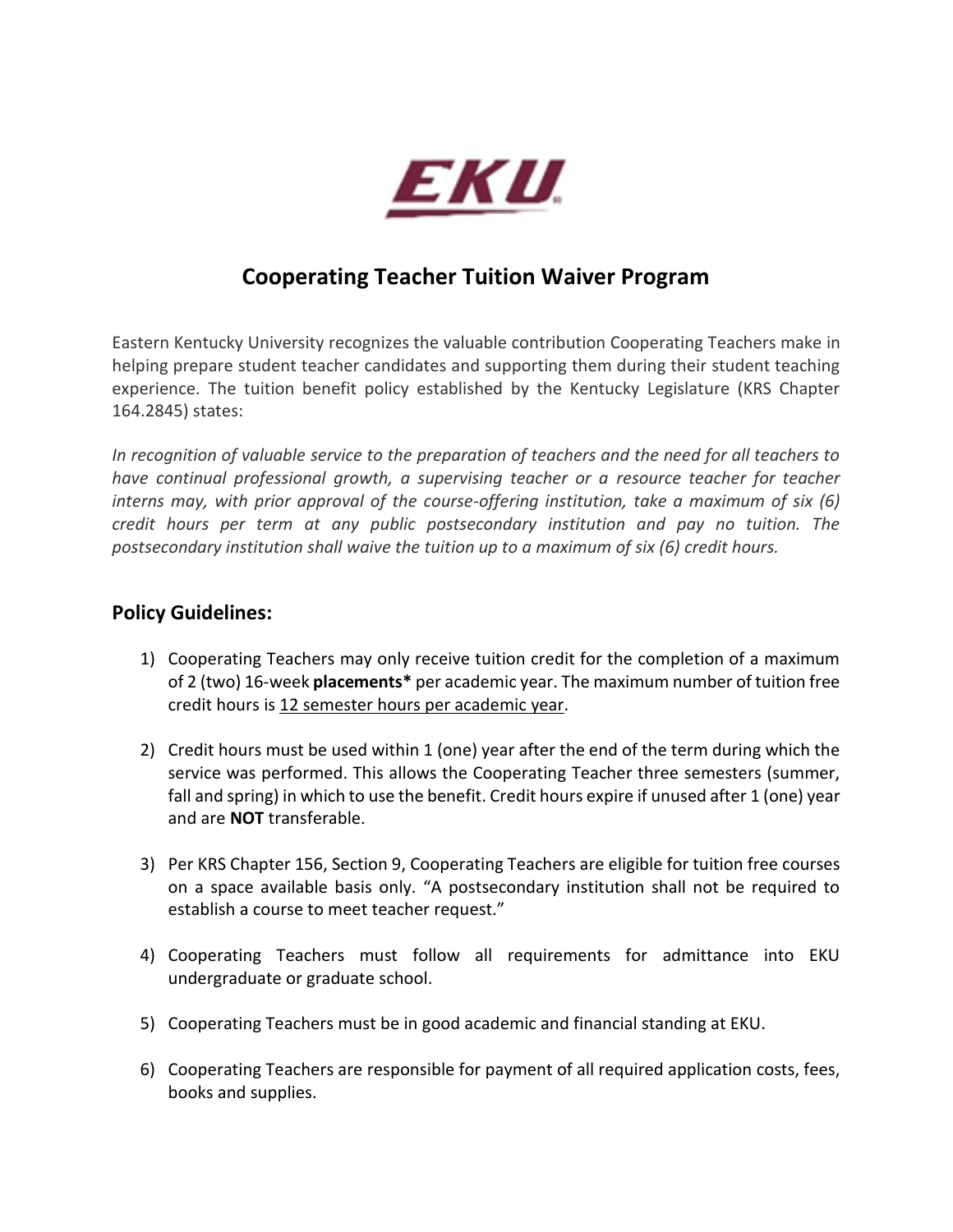- 7) Cooperating Teachers must submit a tuition waiver form (attached to this pdf) for each semester they intend to use the benefit.
- 8) Completed tuition waiver forms should be brought, mailed or emailed to the Office of Clinical Experiences. Their contact information is as follows:

Office of Clinical Experiences 521 Lancaster Ave. Combs Bldg., Rm. 425 Richmond, KY 40475 (859) 622-1544 [ekustudentteaching@eku.edu](mailto:ekustudentteaching@eku.edu)

9) As a reminder, graduate courses are taxable benefits, for which the Cooperating Teacher is responsible to report on their taxes.

## **\*Placement Completion is Defined As:**

- 1) Submission of the EPSB Cooperating Teacher Assignment report. Completed and submitted by the Office of Clinical Experiences, this report will ensure completion of all mandatory Cooperating Teacher trainings; and
- 2) The completion of the supervision of a student teacher candidate for an 8-week placement, including submission of all required Taskstream key assessments, qualifies a Cooperating Teacher for 3 credit hours of free tuition; a 16-week placement, is granted 6 credit hours of free tuition.

**Eastern Kentucky University reserves the right to modify policy, procedures and program eligibility.**